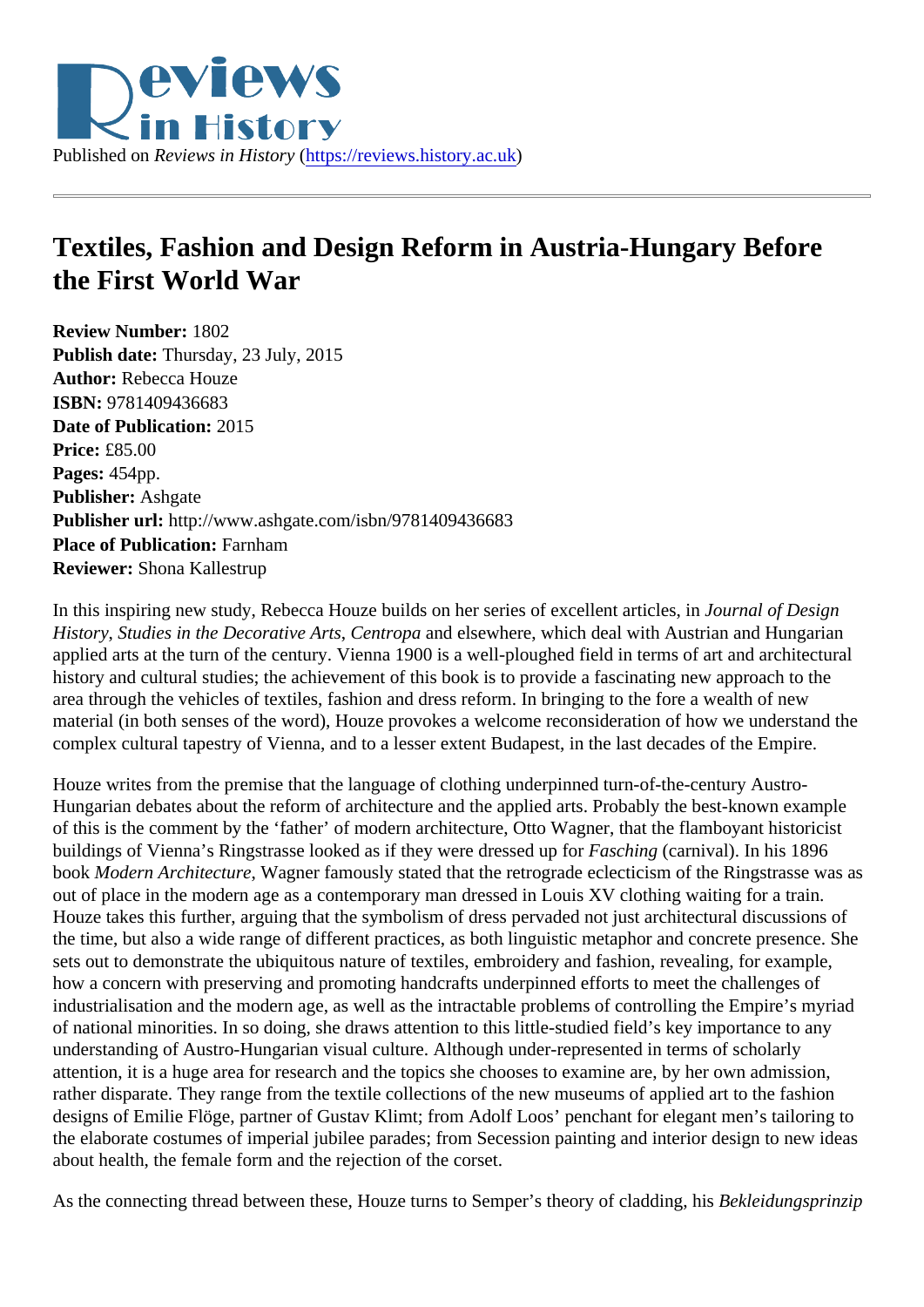. While scholars like Harry Francis Mallgrave and Ákos Moravánsky have demonstrated the theory's significance for modern architecture, Houze argues that its relevance also resonated in the realms of art history, museology, exhibition practice and modern art and design (p. 2). She claims that the link with clothing was omnipresent: 'From the influence of Gottfried Semper's Bekleidungsprinzip in the 1860s, to the extraordinary effort to seize control of women's textile arts in the last quarter of the nineteenth century by the Austrian and Hungarian schools and museums, to Adolf Loos' problematic reading of fashion and disguise at the fin-de-siècle, clothing motivated programs of change' (p. 291). The link could be both concrete and symbolic. For example, she argues that the problems with Austrian imperial identity, evident in the lack of a distinctive Viennese form of folk costume when all other regions of the Empire defined themselves through traditional dress, was reflected metaphorically in the opposing expressions of 'dress' and 'undress' in the work of modern artists, architects and writers. Likewise, she draws a parallel between the central Secession themes of metamorphosis and renewal and the transformative nature of fashion. While some of these speculative comparisons perhaps beg more concrete justification, they are certainly thought provoking, especially the discussion of how the particular Viennese ambivalence towards ornament (as reflected in the differing perspectives of Riegl, Loos and the Vienna Secession for instance) impacted on the development of modern architecture and design.

A key aim of the book is to reassert the role of women, not as the objectified femme fatale, Freudian sexual enigma or multi-layered allegory of the modern condition so beloved by scholarship on Klimt, but as a constant and undervalued presence in the applied arts of weaving, textiles, embroidery and fashion. As well as the preservers of craft memory and skill in an industrial age, these women were also significant generators of new creativity: one of the great achievements of Houze's study is to draw attention to the wealth of women practitioners in Vienna and to argue that embedded awareness of the so-called 'female' realms of embroidery, lace, textiles, fashion and dressing underpinned the 'male' innovations of modern art in the work of the Secession, Wiener Werkstätte and even Schiele and Kokoschka. This is further enriched by examination of a revelatory raft of active and independent women: not just artists and teachers, but writers, thinkers, journalists, magazine editors and agitators for female emancipation. Houze highlights, for example, the need for an in-depth study of the generation of women designers born in the 1870s and trained at the Vienna Kunstgewerbeschule whose work is often obscured behind their better-known male teachers like Josef Hoffmann and Koloman Moser (including Gisela Falke von Lilienstein, Marietta Peyfuss, Jutta Sika, Therese Trethan and Else Unger who, together with five male colleagues, founded Wiener Kunst im Hause in 1901).

Houze, quite rightly, seeks to map the origins of Vienna's turn-of-the-century culture of dress in earlier 19thcentury theories and institutions. The book is thus divided into two parts. The first provides a detailed overview of the 19th-century historical and theoretical context. Chapter one lays the theoretical groundwork with a discussion of Semper's principle of dress. It stresses the central importance of textiles for Semper who, in his monumental and unfinished *Style in the Technical and Tectonic Arts* (1860–3), viewed the carpet as the predecessor of the masonry wall and argued for ancient decorated textile structures as the models for later architecture. It is above all his 'idea of clothing as a mediating force with symbolic and transformative properties' (p. 37) that Houze harnesses to her argument that dress culture provided a deep-seated dynamic for change in turn-of-the-century Vienna.

Chapter two offers an enlightening discussion of the importance of textiles, particularly embroidery, in the collections and programmes of the new Museums and Schools of Applied Art in Vienna and Budapest. Inspired by the success of London's South Kensington Museum in raising the standard of British applied arts, both museums were founded as teaching collections to drive decorative art reform. In addition, the Budapest Iparm?vészeti Múzeum had a strong national agenda to promote Hungarian cultural identity in the wake of the 1867 Compromise. This achieved spectacular architectural realisation in Ödön Lechner's 1896 museum building, clad in ceramic tiles whose decorative patterns evoked the embroidered motifs of felt shepherds' cloaks from the Hungarian Great Plain. These museums, and their associated applied arts schools formed the nexus of a state network of technical and craft schools (*Fachschulen*) that extended across the Empire and provided a dynamic mechanism of exchange between centre and periphery. While Houze does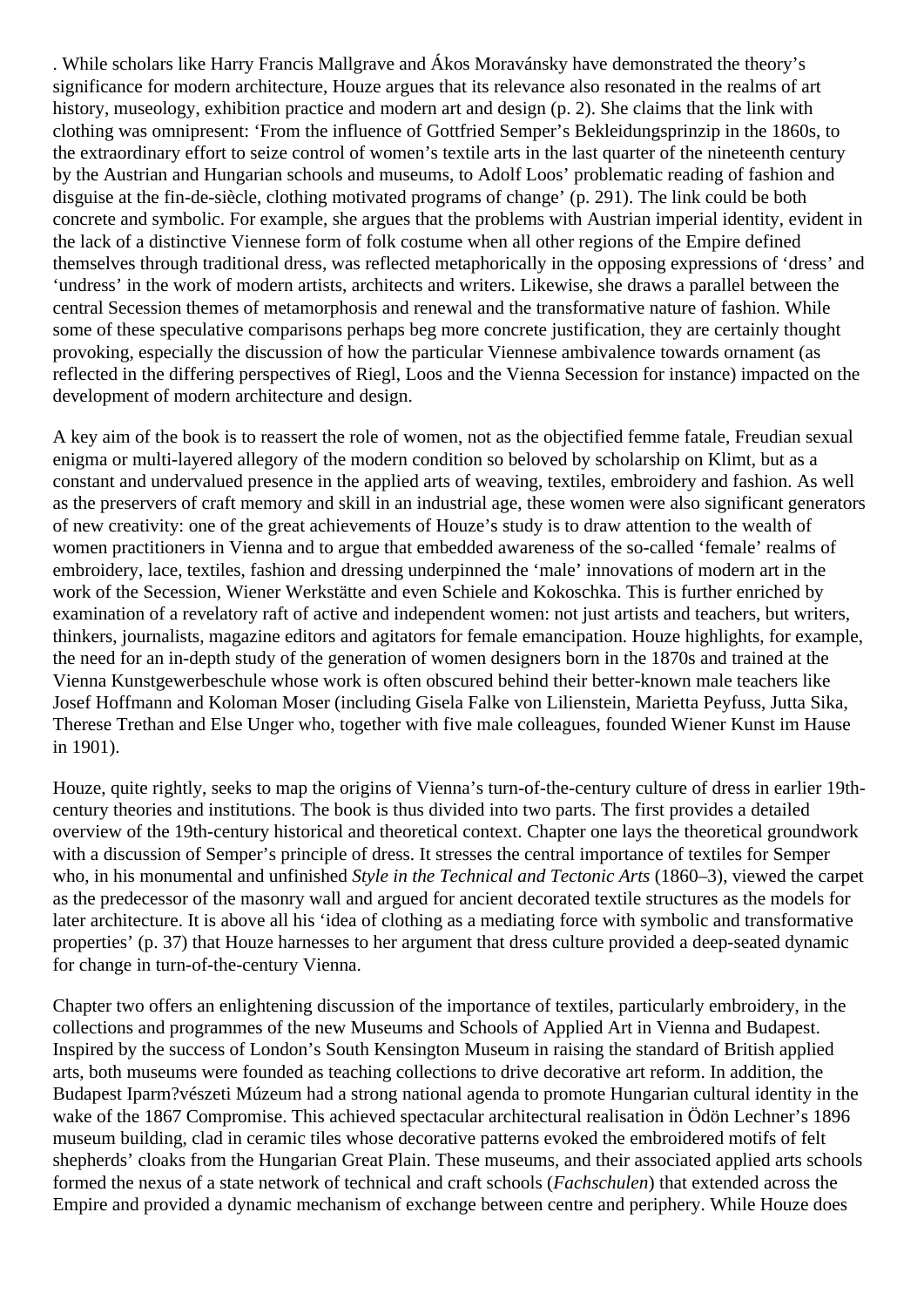not discuss the outlying Fachschulen in any detail, in chapter three she does focus on efforts to reform needlework in the wake of the 1873 Wiener Weltausstellung, whose exhibits had highlighted the unfavourable contrast between Austrian dilettante needlework and the brilliantly rich folk art of other regions of the Empire. Theoretical context is provided by analysis of Alois Riegl's discussion of folk art – divided between *Hausfleiss* (authentic folk art made for peasants' own use) and *Hausindustrie* (folk art produced for export) – within his broader theories regarding the evolution of decorative motifs.

As Houze points out in chapter four, however, Riegl resisted acknowledging the importance of folk art in forming notions of national identity, whose growing tensions were straining the seams of the ethnically patchwork Empire by the end of the century. Here Houze offers a fascinating, but tantalisingly brief, account of various national exhibitions in the 1890s, from the Exhibition of Home Industries and Agriculture in Lemberg (L'viv) in 1894 to Hungary's millennial festivities in 1896. Much more attention is devoted to imperialistic, Vienna-centred studies and exhibitions of folk art. Nevertheless, for readers interested in the view from the periphery to the centre, these last two chapters contain the largest amount of material related to developments outwith Vienna and Budapest.

Having recognised in part one the importance of folk art from across the Empire in driving design reform, it is somewhat frustrating that part two discusses its impact on modern art almost only in terms of developments in Vienna. These three chapters, while fascinating, are much narrower in focus. Their role seems to be to interrogate and enrich well-known narratives about Viennese modern developments by approaching them from the viewpoint of dress and textiles. Chapter five, for instance, draws links between embroidery and the much-discussed climate of anxiety at the turn of the century. Metaphors abound: tangled threads of nervous anxiety are found woven into the fragile structures of women's lace and stitched into the latent energy of the whiplash 'seams' of Hoffmann's interior decoration. While I found many of these parallels enlightening (in particular the revelation that the curvilinear, abstract wall decoration of Hoffmann's Kunstgewerbeschule room at the 1900 Paris Exposition Universelle was not stencilled, but appliqué decoration of brown felt), other claims were less convincing. I struggled to find anything new in the discussion of Klimt's *Philosophy*, *Medicine* or *Pallas Athene*; the description of *Medicine*'s tangled mass of humanity, caught in a 'decorative thread-like substance that emanates from Hygieia' (p. 153) seemed to overstrain the metaphor a little. Nonetheless, Houze uses Klimt as a valid starting point for discussion of Vienna's deep fascination with the condition of femininity; importantly, she balances the male-driven, biologically based gender studies and Freudian investigations of female sexuality so prevalent at the time, with the female viewpoint of thinkers associated with the Vienna women's movement like Marie Lang, Auguste Fickert or Rosa Mayreder. It is refreshing to learn that women did have a counter-voice: while male critics like Loos and Michael Haberlandt perceived an erotic aspect to embroidered ornament, Emilie Bach and others advocated it as a therapeutic activity to calm nerves. And while much male intellectual energy was put into creating sexual and racial stereotypes of the female (or Jew) as irrational, immoral, or 'diseased', women commentators had a much more common-sense approach. Natalie Bruck-Auffenberg advised melancholy housewives to 'take a walk, ride a bicycle or sit down at a sewing machine' (p. 159).

The final two chapters of the book focus more specifically on dress and fashion. Chapter six looks in some detail at the absorbing debates surrounding reform dress in Vienna. It discusses efforts to eliminate the corset and the resulting studies of changes to female body shape. It considers the relationship between health and fashion, explored in the new vogue for alternative lifestyles and the growing popularity of practices like nudism, open-air bathing, bicycle-riding and new forms of dance (although surely Loïe Fuller's innovative, swirling silk phantasmagorias didn't so much 'unveil' the body as dematerialise it? (p. 205). This feeds into a thoughtful account of the relationship between dress and Secession Style or *Jugendstil*: the flowing lines of reform dresses allowed woman to become a canvas for decorative motifs, harmonising with the lines of interior decoration and furniture. Woman was reduced to decorative art object, an indivisible part of the Secession Style *Gesamtkunstwerk*.

In both this chapter and the next, Houze attempts to link fashion to key painterly developments. She discusses the 'invented garments' in Klimt's portraits of women, claiming influence not only from the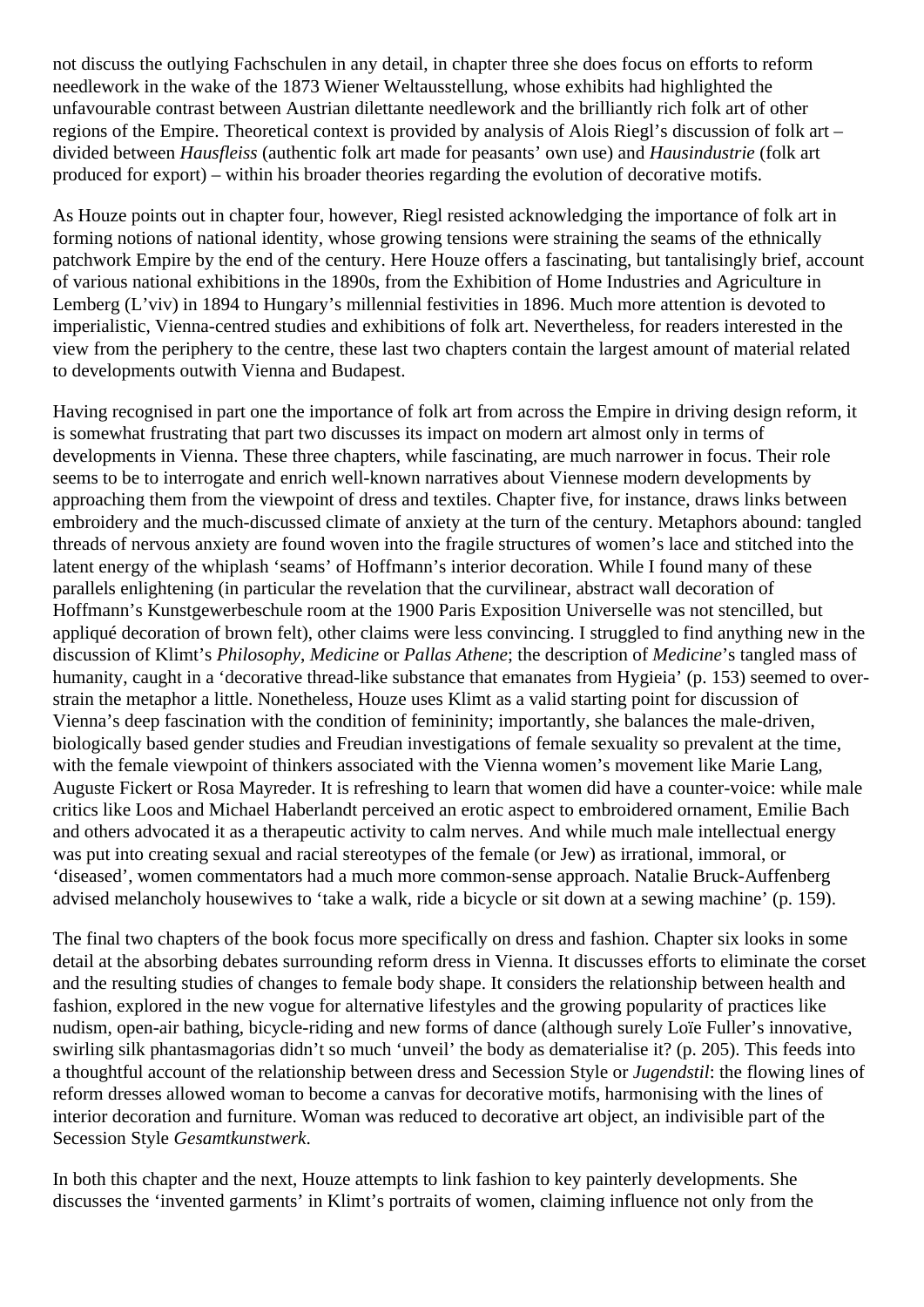Wiener Werkstätte and the fanciful artistic dresses Klimt produced with Emilie Flöge, but also (and more tenuously) from the 'peasant embroideries that had been the subject of research for many years at the Austrian and Hungarian museums' (p. 219). She reads the shift to Expressionism in the work of Egon Schiele and particularly Oskar Kokoschka in terms of the mask and the decorated surface, drawing on Loos' interpretation of the violent and disturbing turn to the inner psyche as 'an invigorating masculine antidote to the deceptive feminine surface decoration of […] Klimt's golden portraits' (p. 270).

Also central to this discussion is Houze's consideration of the elaborate costumes of Vienna's imperial parades and vibrant carnival traditions. Imperial celebration had, for centuries, served as a powerful visual mechanism for demonstrating the unity of the Empire, illusory, as this might have been. Costume functioned as 'a visual map of the diverse geographical territory' (p. 249). It was collected, studied and exhibited, for example in Jacob von Falke's great Costüm-Ausstellung at the Austrian Applied Arts Museum in 1891. Seen from the centre, this was a rather paternalistic enterprise, reinforcing the colonial relationship between Vienna and the regions. But it also had international ramifications: lacking an overseas empire, Austria promoted her own ethnic riches, seen as superior in quality to the crafts produced in more industrialised imperial nations like Britain. Houze also discusses the legacy of Hans Makart's elaborate historicist parade costumes, and their connection to the Viennese love of costumed parties and annual celebration of carnival. Here she consults an impressive range of sources, from the Jugendstil-inspired butterfly Fasching costumes illustrated in the fashion magazine *Wiener Mode*, to Loos' theories of the 'mask', to satirical expressions of *Gschnas* (the irreverent element of carnival, embraced in the costumed parties of the Künstlerhaus).

In sum, this book offers a rich new approach to the area and constitutes a very impressive piece of academic scholarship. Based on Houze's doctoral thesis (evident, at times, in the density of the writing), it draws on a wonderfully wide-ranging selection of primary sources, as well as intelligent awareness of secondary writing in many different fields. Its bibliography alone is a valuable resource for anyone researching or teaching the area. Like most ground-breaking publications, it has a few minor difficulties: there is some discontinuity between sections, while a lack of cross-referencing between mentions of the same exhibition, festival or publication leaves the reader grateful for the detailed index as a means of linking information together. It makes no concession to the non-German reader, assuming linguistic competency in the translation of book and article titles, as well as the laboriously long names of exhibitions and museums.

For this reviewer, the biggest problem with this book is the claim in its publicity blurb that it 'considers the entirety of Austria–Hungary'. It doesn't, a fact acknowledged by Houze herself in her introduction. This is very much a Viennese study, informed primarily by German-language sources and, as such, offers the viewpoint of the centre towards the periphery. Hungary, while the focus of some excellent discussion, is the secondary partner and, particularly in part two, suffers from a lack of attention to the same range of writings as Vienna. Of course, one is sympathetic to the huge language difficulties faced by any non-speaker of Hungarian (or Czech, Polish, Slovenian or Serbo-Croatian for that matter), but I do feel that the title of the book is somewhat misleading in this respect.